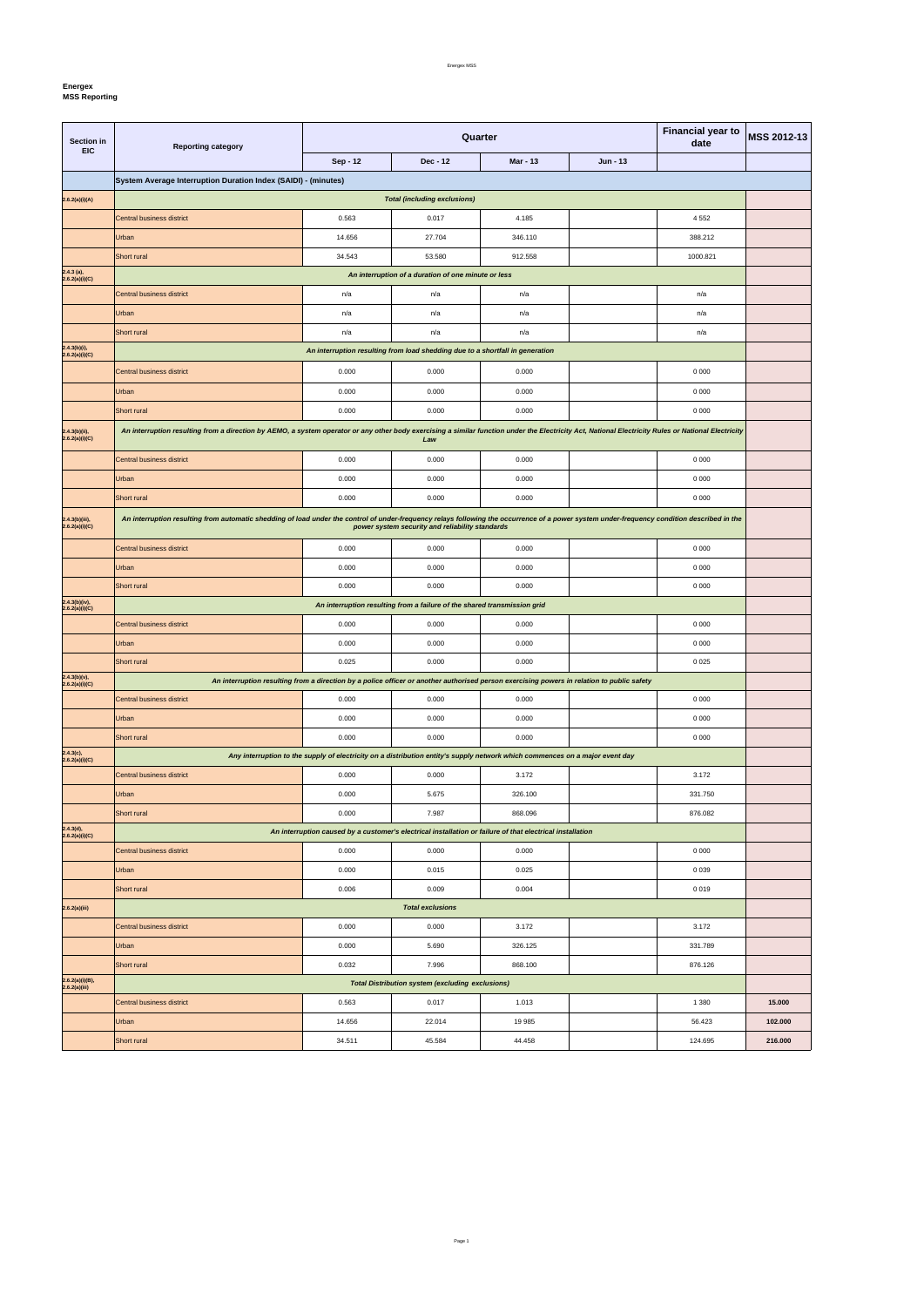Energex MSS

|                                                                                                                                                                                                                                                                                                                                               |                                                                                                                                                                                                                                                | <b>Financial year to</b><br><b>MSS 2012-13</b><br>Quarter<br>date                                                                          |                                                                               |                 |          |                                                                                                                                                                                                                                                                                             |       |  |
|-----------------------------------------------------------------------------------------------------------------------------------------------------------------------------------------------------------------------------------------------------------------------------------------------------------------------------------------------|------------------------------------------------------------------------------------------------------------------------------------------------------------------------------------------------------------------------------------------------|--------------------------------------------------------------------------------------------------------------------------------------------|-------------------------------------------------------------------------------|-----------------|----------|---------------------------------------------------------------------------------------------------------------------------------------------------------------------------------------------------------------------------------------------------------------------------------------------|-------|--|
| Section in                                                                                                                                                                                                                                                                                                                                    | <b>Reporting category</b>                                                                                                                                                                                                                      | Sep - 12                                                                                                                                   | Dec - 12                                                                      | <b>Mar - 13</b> | Jun - 13 |                                                                                                                                                                                                                                                                                             |       |  |
|                                                                                                                                                                                                                                                                                                                                               | System Average Interruption Frequency Index (SAIFI) - (number)                                                                                                                                                                                 |                                                                                                                                            |                                                                               |                 |          |                                                                                                                                                                                                                                                                                             |       |  |
|                                                                                                                                                                                                                                                                                                                                               |                                                                                                                                                                                                                                                |                                                                                                                                            | <b>Total (including exclusions)</b>                                           |                 |          |                                                                                                                                                                                                                                                                                             |       |  |
| <b>EIC</b><br>2.6.2(a)(i)(A),<br>2.6.2(a)(iii)<br>$2.4.3$ (a),<br>2.6.2(a)(i)(C)<br>$2.4.3(b)(i)$ ,<br>2.6.2(a)(i)(C)<br>2.4.3(b)(ii),<br>2.6.2(a)(i)(C)<br>$2.4.3(b)(iii)$ ,<br>2.6.2(a)(i)(C)<br>$2.4.3(b)(iv),$<br>$2.6.2(a)(i)(C)$<br>$2.4.3(b)(v)$ ,<br>2.6.2(a)(i)(C)<br>$2.4.3(c),$<br>$2.6.2(a)(i)(C)$<br>2.4.3(d),<br>2.6.2(a)(i)(C) | Central business district                                                                                                                                                                                                                      | 0.006                                                                                                                                      | 0.000                                                                         | 0.008           |          | 0013                                                                                                                                                                                                                                                                                        |       |  |
|                                                                                                                                                                                                                                                                                                                                               | Urban                                                                                                                                                                                                                                          | 0.148                                                                                                                                      | 0.305                                                                         | 0.582           |          | 1 0 3 3                                                                                                                                                                                                                                                                                     |       |  |
|                                                                                                                                                                                                                                                                                                                                               | Short rural                                                                                                                                                                                                                                    | 0.364                                                                                                                                      | 0.542                                                                         | 1.136           |          | 2 0 4 3<br>n/a<br>n/a<br>n/a<br>0 0 0 0<br>0 0 0 0<br>0 0 0 0<br>0 0 0 0<br>0 0 0 0<br>0 0 0 0<br>0 0 0 0<br>0 0 0 0<br>0 0 0 0<br>0 0 0 0<br>0 0 0 0<br>0 0 0 0<br>0 0 0 0<br>0 0 0 0<br>0 0 0 0<br>0 0 0 1<br>0399<br>0.780<br>0 0 0 0<br>0 0 0 1<br>0 0 0 0<br>0 0 0 1<br>0.400<br>0.781 |       |  |
|                                                                                                                                                                                                                                                                                                                                               |                                                                                                                                                                                                                                                |                                                                                                                                            | An interruption of a duration of one minute or less                           |                 |          |                                                                                                                                                                                                                                                                                             |       |  |
|                                                                                                                                                                                                                                                                                                                                               | <b>Central business district</b>                                                                                                                                                                                                               | n/a                                                                                                                                        | n/a                                                                           | n/a             |          |                                                                                                                                                                                                                                                                                             |       |  |
|                                                                                                                                                                                                                                                                                                                                               | Urban                                                                                                                                                                                                                                          | n/a                                                                                                                                        | n/a                                                                           | n/a             |          |                                                                                                                                                                                                                                                                                             |       |  |
|                                                                                                                                                                                                                                                                                                                                               | <b>Short rural</b>                                                                                                                                                                                                                             | n/a                                                                                                                                        | n/a                                                                           | n/a             |          | 0012                                                                                                                                                                                                                                                                                        |       |  |
|                                                                                                                                                                                                                                                                                                                                               |                                                                                                                                                                                                                                                |                                                                                                                                            | An interruption resulting from load shedding due to a shortfall in generation |                 |          |                                                                                                                                                                                                                                                                                             |       |  |
|                                                                                                                                                                                                                                                                                                                                               | Central business district                                                                                                                                                                                                                      | 0.000                                                                                                                                      | 0.000                                                                         | 0.000           |          |                                                                                                                                                                                                                                                                                             |       |  |
|                                                                                                                                                                                                                                                                                                                                               | Urban                                                                                                                                                                                                                                          | 0.000                                                                                                                                      | 0.000                                                                         | 0.000           |          |                                                                                                                                                                                                                                                                                             |       |  |
|                                                                                                                                                                                                                                                                                                                                               | Short rural                                                                                                                                                                                                                                    | 0.000                                                                                                                                      | 0.000                                                                         | 0.000           |          |                                                                                                                                                                                                                                                                                             |       |  |
|                                                                                                                                                                                                                                                                                                                                               | An interruption resulting from a direction by AEMO, a system operator or any other body exercising a similar function under the Electricity Act, National Electricity Rules or National Electricity                                            |                                                                                                                                            |                                                                               |                 |          |                                                                                                                                                                                                                                                                                             |       |  |
|                                                                                                                                                                                                                                                                                                                                               |                                                                                                                                                                                                                                                |                                                                                                                                            | Law                                                                           |                 |          |                                                                                                                                                                                                                                                                                             |       |  |
|                                                                                                                                                                                                                                                                                                                                               | Central business district                                                                                                                                                                                                                      | 0.000                                                                                                                                      | 0.000                                                                         | 0.000           |          |                                                                                                                                                                                                                                                                                             |       |  |
|                                                                                                                                                                                                                                                                                                                                               | Urban                                                                                                                                                                                                                                          | 0.000                                                                                                                                      | 0.000                                                                         | 0.000           |          |                                                                                                                                                                                                                                                                                             |       |  |
|                                                                                                                                                                                                                                                                                                                                               | Short rural                                                                                                                                                                                                                                    | 0.000                                                                                                                                      | 0.000                                                                         | 0.000           |          |                                                                                                                                                                                                                                                                                             |       |  |
|                                                                                                                                                                                                                                                                                                                                               | An interruption resulting from automatic shedding of load under the control of under-frequency relays following the occurrence of a power system under-frequency condition described in the<br>power system security and reliability standards |                                                                                                                                            |                                                                               |                 |          |                                                                                                                                                                                                                                                                                             |       |  |
|                                                                                                                                                                                                                                                                                                                                               | Central business district                                                                                                                                                                                                                      | 0.000                                                                                                                                      | 0.000                                                                         | 0.000           |          |                                                                                                                                                                                                                                                                                             |       |  |
|                                                                                                                                                                                                                                                                                                                                               | Urban                                                                                                                                                                                                                                          | 0.000                                                                                                                                      | 0.000                                                                         | 0.000           |          |                                                                                                                                                                                                                                                                                             |       |  |
|                                                                                                                                                                                                                                                                                                                                               | <b>Short rural</b>                                                                                                                                                                                                                             | 0.000                                                                                                                                      | 0.000                                                                         | 0.000           |          |                                                                                                                                                                                                                                                                                             |       |  |
|                                                                                                                                                                                                                                                                                                                                               |                                                                                                                                                                                                                                                |                                                                                                                                            | An interruption resulting from a failure of the shared transmission grid      |                 |          |                                                                                                                                                                                                                                                                                             |       |  |
|                                                                                                                                                                                                                                                                                                                                               | <b>Central business district</b>                                                                                                                                                                                                               | 0.000                                                                                                                                      | 0.000                                                                         | 0.000           |          |                                                                                                                                                                                                                                                                                             |       |  |
|                                                                                                                                                                                                                                                                                                                                               | Urban                                                                                                                                                                                                                                          | 0.000                                                                                                                                      | 0.000                                                                         | 0.000           |          |                                                                                                                                                                                                                                                                                             |       |  |
|                                                                                                                                                                                                                                                                                                                                               | Short rural                                                                                                                                                                                                                                    | 0.000                                                                                                                                      | 0.000                                                                         | 0.000           |          |                                                                                                                                                                                                                                                                                             |       |  |
|                                                                                                                                                                                                                                                                                                                                               |                                                                                                                                                                                                                                                | An interruption resulting from a direction by a police officer or another authorised person exercising powers in relation to public safety |                                                                               |                 |          |                                                                                                                                                                                                                                                                                             |       |  |
|                                                                                                                                                                                                                                                                                                                                               | Central business district                                                                                                                                                                                                                      | 0.000                                                                                                                                      | 0.000                                                                         | 0.000           |          |                                                                                                                                                                                                                                                                                             |       |  |
|                                                                                                                                                                                                                                                                                                                                               | Urban                                                                                                                                                                                                                                          | 0.000                                                                                                                                      | 0.000                                                                         | 0.000           |          |                                                                                                                                                                                                                                                                                             |       |  |
|                                                                                                                                                                                                                                                                                                                                               | Short rural                                                                                                                                                                                                                                    | 0.000                                                                                                                                      | 0.000                                                                         | 0.000           |          |                                                                                                                                                                                                                                                                                             |       |  |
|                                                                                                                                                                                                                                                                                                                                               |                                                                                                                                                                                                                                                | Any interruption to the supply of electricity on a distribution entity's supply network which commences on a major event day               |                                                                               |                 |          |                                                                                                                                                                                                                                                                                             |       |  |
|                                                                                                                                                                                                                                                                                                                                               | Central business district                                                                                                                                                                                                                      | 0.000                                                                                                                                      | 0.000                                                                         | 0.001           |          |                                                                                                                                                                                                                                                                                             |       |  |
|                                                                                                                                                                                                                                                                                                                                               | Urban                                                                                                                                                                                                                                          | 0.000                                                                                                                                      | 0.049                                                                         | 0.350           |          |                                                                                                                                                                                                                                                                                             |       |  |
|                                                                                                                                                                                                                                                                                                                                               | Short rural                                                                                                                                                                                                                                    | 0.000                                                                                                                                      | 0.056                                                                         | 0.724           |          |                                                                                                                                                                                                                                                                                             |       |  |
|                                                                                                                                                                                                                                                                                                                                               |                                                                                                                                                                                                                                                | An interruption caused by a customer's electrical installation or failure of that electrical installation                                  |                                                                               |                 |          |                                                                                                                                                                                                                                                                                             |       |  |
|                                                                                                                                                                                                                                                                                                                                               | Central business district                                                                                                                                                                                                                      | 0.000                                                                                                                                      | 0.000                                                                         | 0.000           |          |                                                                                                                                                                                                                                                                                             |       |  |
|                                                                                                                                                                                                                                                                                                                                               | Urban                                                                                                                                                                                                                                          | 0.000                                                                                                                                      | 0.000                                                                         | 0.000           |          |                                                                                                                                                                                                                                                                                             |       |  |
|                                                                                                                                                                                                                                                                                                                                               | Short rural                                                                                                                                                                                                                                    | 0.000                                                                                                                                      | 0.000                                                                         | 0.000           |          |                                                                                                                                                                                                                                                                                             |       |  |
|                                                                                                                                                                                                                                                                                                                                               |                                                                                                                                                                                                                                                |                                                                                                                                            | <b>Total exclusions</b>                                                       |                 |          |                                                                                                                                                                                                                                                                                             |       |  |
|                                                                                                                                                                                                                                                                                                                                               | Central business district                                                                                                                                                                                                                      | 0.000                                                                                                                                      | 0.000                                                                         | 0.001           |          |                                                                                                                                                                                                                                                                                             |       |  |
| 2.6.2(a)(iii)                                                                                                                                                                                                                                                                                                                                 | Urban                                                                                                                                                                                                                                          | 0.000                                                                                                                                      | 0.050                                                                         | 0.350           |          |                                                                                                                                                                                                                                                                                             |       |  |
|                                                                                                                                                                                                                                                                                                                                               | Short rural                                                                                                                                                                                                                                    | 0.000                                                                                                                                      | 0.056                                                                         | 0.724           |          |                                                                                                                                                                                                                                                                                             |       |  |
|                                                                                                                                                                                                                                                                                                                                               |                                                                                                                                                                                                                                                |                                                                                                                                            | <b>Total Distribution System (excluding exclusions)</b>                       |                 |          |                                                                                                                                                                                                                                                                                             |       |  |
|                                                                                                                                                                                                                                                                                                                                               | Central business district                                                                                                                                                                                                                      | 0.006                                                                                                                                      | 0.000                                                                         | 0.007           |          |                                                                                                                                                                                                                                                                                             | 0.150 |  |

| Section in<br>EIC       | A description of any major event days | Date       |
|-------------------------|---------------------------------------|------------|
| $2.6.2(a)(i)(D)$ Storms |                                       | 17/11/2012 |
|                         | Storms and Flooding                   | 26/01/2013 |
|                         | Storms and Flooding                   | 27/01/2013 |
|                         | Storms and Flooding                   | 28/01/2013 |
|                         | Storms and Flooding                   | 29/01/2013 |
|                         | Storms and Flooding                   | 30/01/2013 |
|                         | Storms                                | 24/03/2013 |

|                                      | Short rural | 0.364 | 0.486 | 0.412 | 1 263 | 2.420 |
|--------------------------------------|-------------|-------|-------|-------|-------|-------|
| $2.6.2(a)(i)(B),$<br>$2.6.2(a)(iii)$ | Urban       | 0.148 | 0.255 | 0.232 | 0633  | 1.220 |
|                                      |             |       |       |       |       |       |

Page 2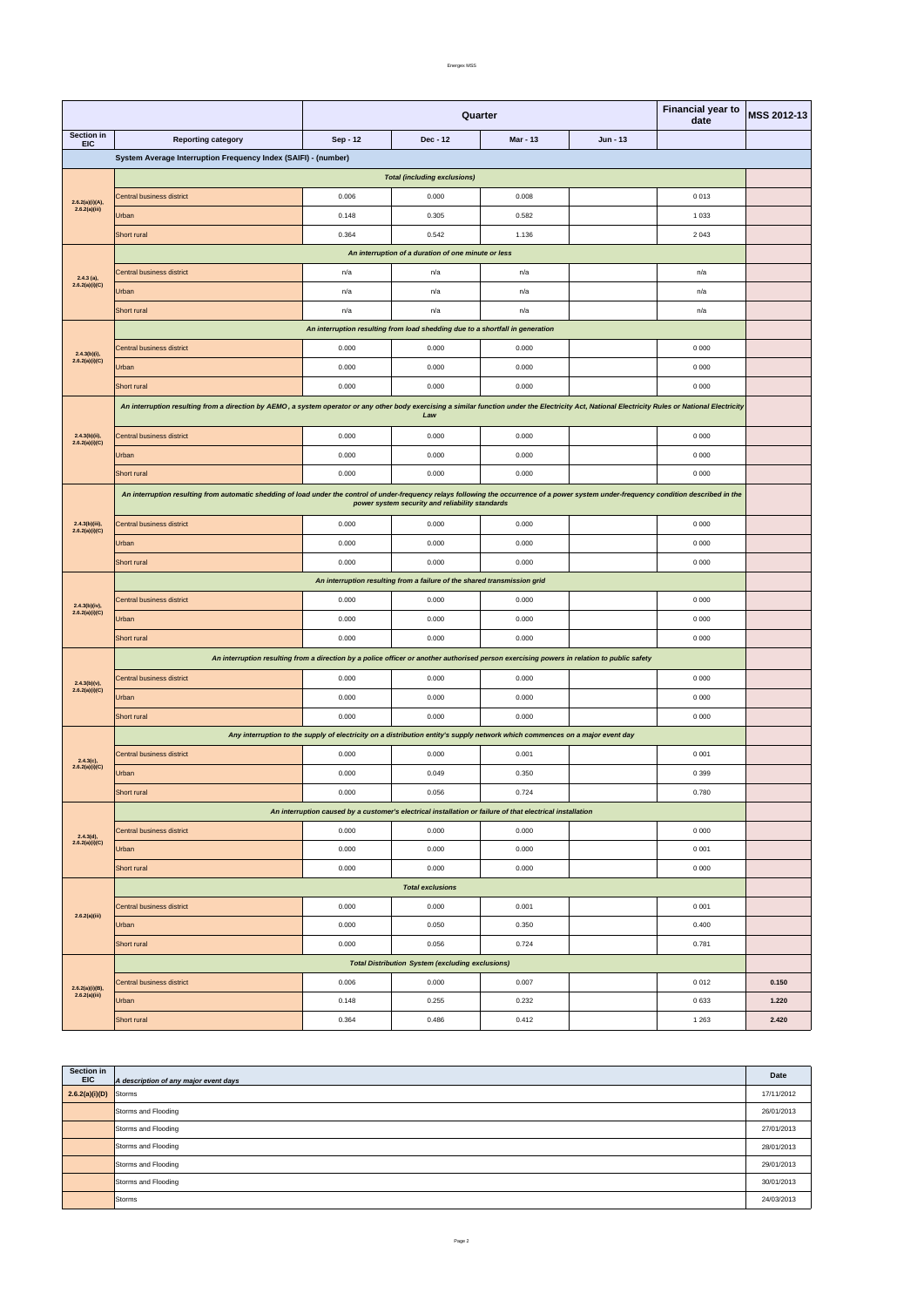| <b>Section in</b> |                                                                                                                                                       | <b>Exceeded MSS</b> |
|-------------------|-------------------------------------------------------------------------------------------------------------------------------------------------------|---------------------|
| <b>EIC</b>        | An explanation of reasons for a distribution entity exceeding (where applicable) those minimum service standards and proposals to improve performance |                     |
| 2.6.2(a)(i)(E)    |                                                                                                                                                       |                     |

Page 3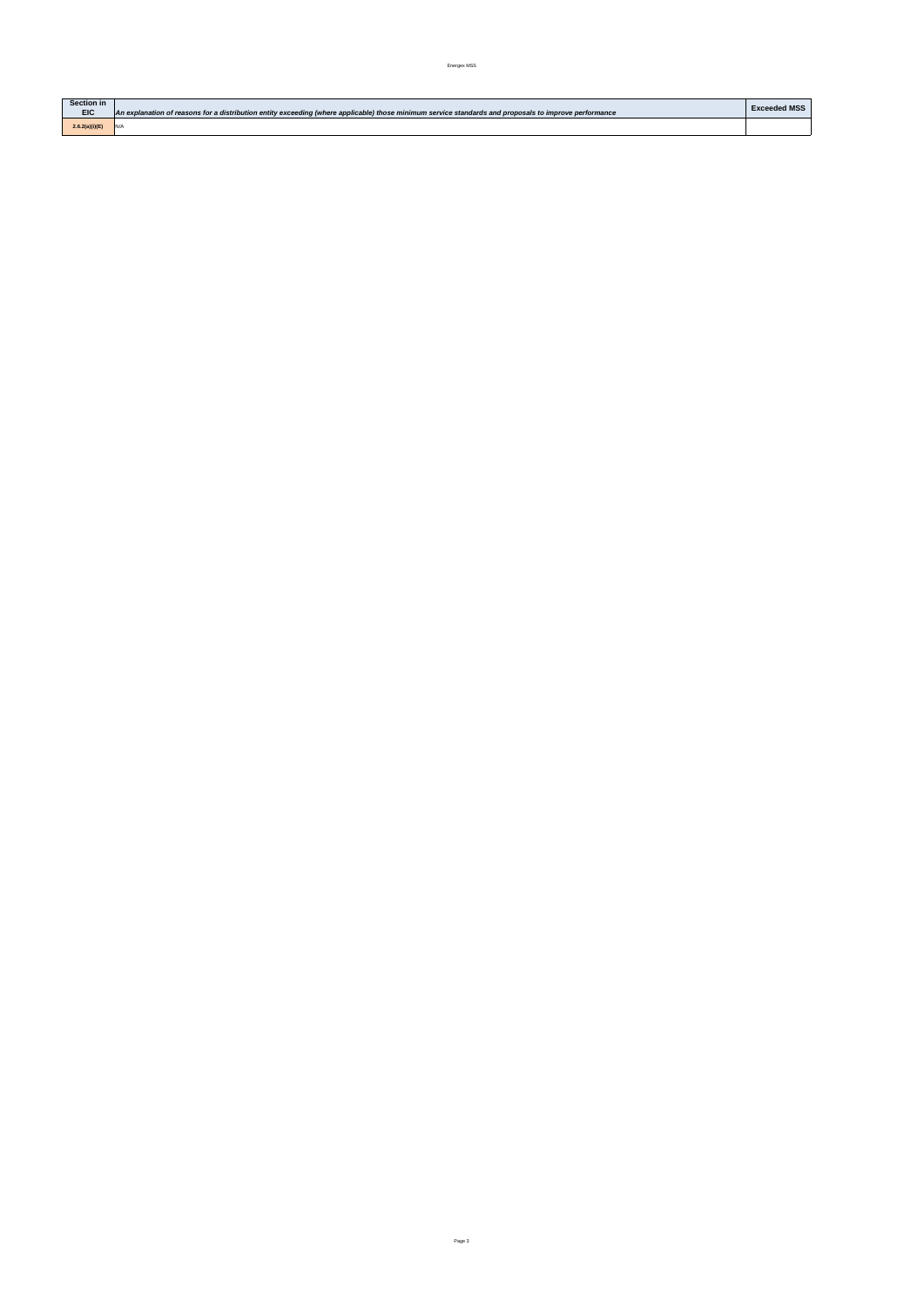## **Energex GSL Reporting**

## **Note:**

*No. of GSL payments given* includes both automatically identified GSLs and customer-initiated claims that have been made. *No. of customer claims* is the total number of customer claims received (the sum of *customer claims made and paid* and *customer claims rejected*)

| <b>Data Specifications</b>                                          |                                                    |             |                 | <b>Financial Year to</b> |                 |                 |                |  |
|---------------------------------------------------------------------|----------------------------------------------------|-------------|-----------------|--------------------------|-----------------|-----------------|----------------|--|
| <b>Section in EIC</b>                                               | <b>Reporting Requirements</b>                      | <b>Unit</b> | <b>Sep - 12</b> | <b>Dec - 12</b>          | <b>Mar - 13</b> | <b>Jun - 13</b> | <b>Date</b>    |  |
|                                                                     | $2.6.2(a)(ii)(A)$ No. of GSL payments given        | (# )        | 60              | 38                       | 38              |                 | 136            |  |
| <b>Wrongful disconnections</b>                                      | $2.6.2(a)(ii)(A)$ \$ for GSL payments given        | $(\$)$      | \$7,800.00      | \$4,940.00               | \$4,940.00      |                 | \$17,680.00    |  |
| (2.5.3)                                                             | $(2.6.2(a)(ii)(B)$ No. of customer claims          | (# )        | $5\phantom{.0}$ | $\mathbf 0$              | $\mathbf{3}$    |                 | 8              |  |
|                                                                     | $(2.6.2(a)(ii)(C)$ No. of customer claims rejected | (# )        | - 1             | $\mathbf 0$              | $\overline{0}$  |                 | $\mathbf{1}$   |  |
|                                                                     | $(2.6.2(a)(ii)(A)$ No. of GSL payments given       | (# )        | 8               | $\overline{7}$           | $\mathbf 0$     |                 | 15             |  |
| <b>Connection not provided by</b>                                   | 2.6.2(a)(ii)(A) \$ for GSL payments given          | $($ \$)     | \$780.00        | \$468.00                 | \$0.00          |                 | \$1,248.00     |  |
| the agreed date (2.5.4)                                             | $(2.6.2(a)(ii)(B)$ No. of customer claims          | (# )        | -1              | $\mathbf 0$              | $\mathbf 0$     |                 | 1              |  |
|                                                                     | $2.6.2(a)(ii)(C)$ No. of customer claims rejected  | (# )        | -1              | $\mathbf 0$              | $\overline{0}$  |                 | $\overline{1}$ |  |
|                                                                     | $2.6.2(a)(ii)(A)$ No. of GSL payments given        | (# )        | 35              | 34                       | 49              |                 | 118            |  |
| <b>Reconnection not provided</b>                                    | 2.6.2(a)(ii)(A) \$ for GSL payments given          | $(\$)$      | \$2,756.00      | \$2,652.00               | \$4,316.00      |                 | \$9,724.00     |  |
| within the required time<br>(2.5.5)                                 | $(2.6.2(a)(ii)(B)$ No. of customer claims          | (# )        | $\mathbf 0$     | 4                        | $\overline{2}$  |                 | 6              |  |
|                                                                     | $2.6.2(a)(ii)(C)$ No. of customer claims rejected  | (# )        | $\overline{0}$  | $\mathbf 0$              | $\overline{2}$  |                 | $\overline{2}$ |  |
|                                                                     | $2.6.2(a)(ii)(A)$ No. of GSL payments given        | (# )        | -1              | $\overline{0}$           |                 |                 | $\overline{2}$ |  |
| <b>Failure to attend to</b><br>customer's premises within           | 2.6.2(a)(ii)(A) \$ for GSL payments given          | $($ \$)     | \$104.00        | \$0.00                   | \$208.00        |                 | \$312.00       |  |
| the time required concerning<br>loss of hot water supply<br>(2.5.6) | $2.6.2(a)(ii)(B)$ No. of customer claims           | (# )        | $\mathbf 0$     | $\mathbf 0$              | $\mathbf 0$     |                 | $\mathbf 0$    |  |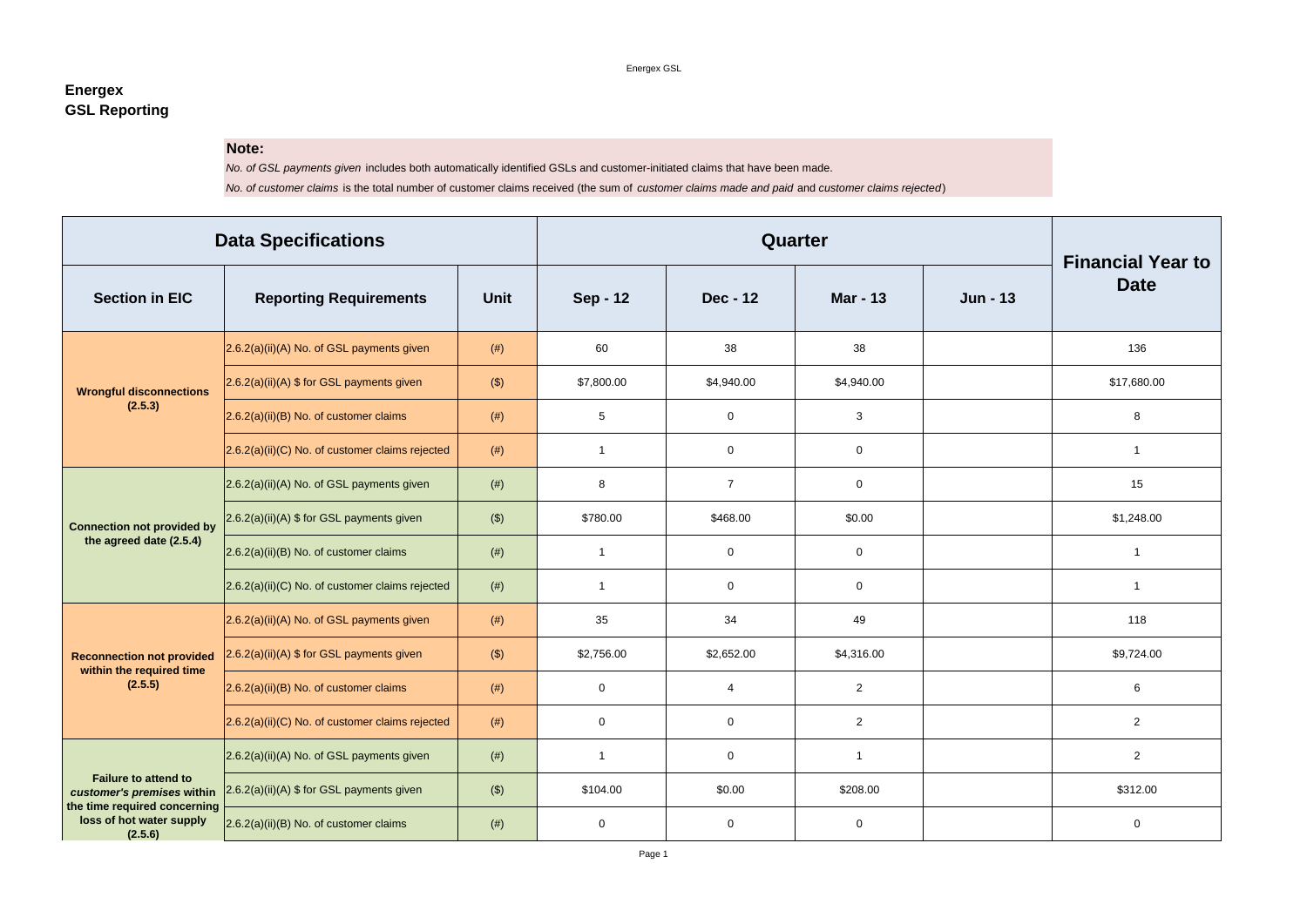Energex GSL 2.6.2(a)(ii)(C) No. of customer claims rejected (#) 0 0 0 0  $\vert$ 2.6.2(a)(ii)(A) No. of GSL payments given  $\vert$  (#) 261 | 218 | 218 | 133  $2.6.2(a)(ii)(A)$  \$ for GSL payments given  $($  (\$) \$13,572.00 \$11,336.00  $($  \$6,916.00  $2.6.2(a)(ii)(B)$  No. of customer claims  $(#)$   $(#)$  0 1 1 1 1  $2.6.2(a)(ii)(C)$  No. of customer claims rejected  $($   $#)$   $($   $)$  0 0  $($  0 0  $)$  1 1 1  $2.6.2(a)(ii)(A)$  No. of GSL payments given  $(#)$  (#) 706  $(2.6.2(a)(ii)(A)$  No. of GSL payments given  $(#)$  $2.6.2(a)(ii)(A)$  \$ for GSL payments given  $($  (\$) \$18,356.00 \$6,396.00  $($  \$7,124.00  $2.6.2(a)(ii)(B)$  No. of customer claims  $(#)$   $(#)$  4  $($  $\vert$ 2.6.2(a)(ii)(C) No. of customer claims rejected  $\vert$  (#)  $\vert$  1 1 3 3  $\vert$  1 1  $2.6.2(a)(ii)(A)$  No. of GSL payments given  $(#)$  (#) 22 26 26 16 2.6.2(a)(ii)(A) \$ for GSL payments given  $($  (\$) \$1,430.00 \$1,690.00 \$1,690.00  $\vert$  2.6.2(a)(ii)(B) No. of customer claims  $\vert$  (#)  $\vert$  0 0  $\vert$  0 0  $\vert$  0 0  $\vert$ 2.6.2(a)(ii)(C) No. of customer claims rejected  $\vert$  (#) 1 1 0 0  $\vert$  0 0  $\vert$  0  $|2.6.2(a)(ii)(A)$  No. of GSL payments given  $(#)$  (#) 13 13 6 | 97  $2.6.2(a)(ii)(A)$  \$ for GSL payments given  $($  (\$) \$1,352.00 \$624.00  $($  \$10,088.00  $\vert$  2.6.2(a)(ii)(B) No. of customer claims  $\vert$  (#)  $\vert$  0 0  $\vert$  0 0  $\vert$  3  $\vert$ 2.6.2(a)(ii)(C) No. of customer claims rejected  $\vert$  (#)  $\vert$  0 0  $\vert$  0 0 1 1 1  $\vert$ 2.6.2(a)(ii)(A) No. of GSL payments given  $\vert$  (#)  $\vert$  0 0 0 0 0  $\vert$  0 0  $2.6.2(a)(ii)(A)$  \$ for GSL payments given  $($   $($  \$)  $)$  \$0.00 \$0.00 \$0.00 \$0.00 \$0.00  $2.6.2(a)(ii)(B)$  No. of customer claims  $(#)$  (#) 0 0  $($  $\vert$ 2.6.2(a)(ii)(C) No. of customer claims rejected  $\vert$  (#)  $\vert$  0 0 0  $\vert$  2 0  $\vert$  0 0 **2.6.2(a)(ii)(A) No. of GSL payments given (#) 1,106 575 608 2,289 Failure to attend appointments on time (2.5.7)** *Interruption duration* **GSL (2.5.9(a)(i))** *Interruption frequency* **GSL (2.5.9(a)(ii)) Notice of** *planned interruption* **to supply not given – small business customers (2.5.8) Notice of** *planned interruption* **to supply not given – small residential customers (2.5.8)**

| $\mathbf 0$             |
|-------------------------|
| 612                     |
| \$31,824.00             |
| $\boldsymbol{2}$        |
| 1                       |
| 1,226                   |
| \$31,876.00             |
| 12                      |
| 5                       |
| 64                      |
| \$4,160.00              |
| $\mathbf 0$             |
| 1                       |
| 116                     |
| \$12,064.00             |
| 3                       |
| $\mathbf 1$             |
| $\mathbf 0$             |
| \$0.00                  |
| $\overline{\mathbf{c}}$ |
| $\overline{\mathbf{c}}$ |
| 2,289                   |